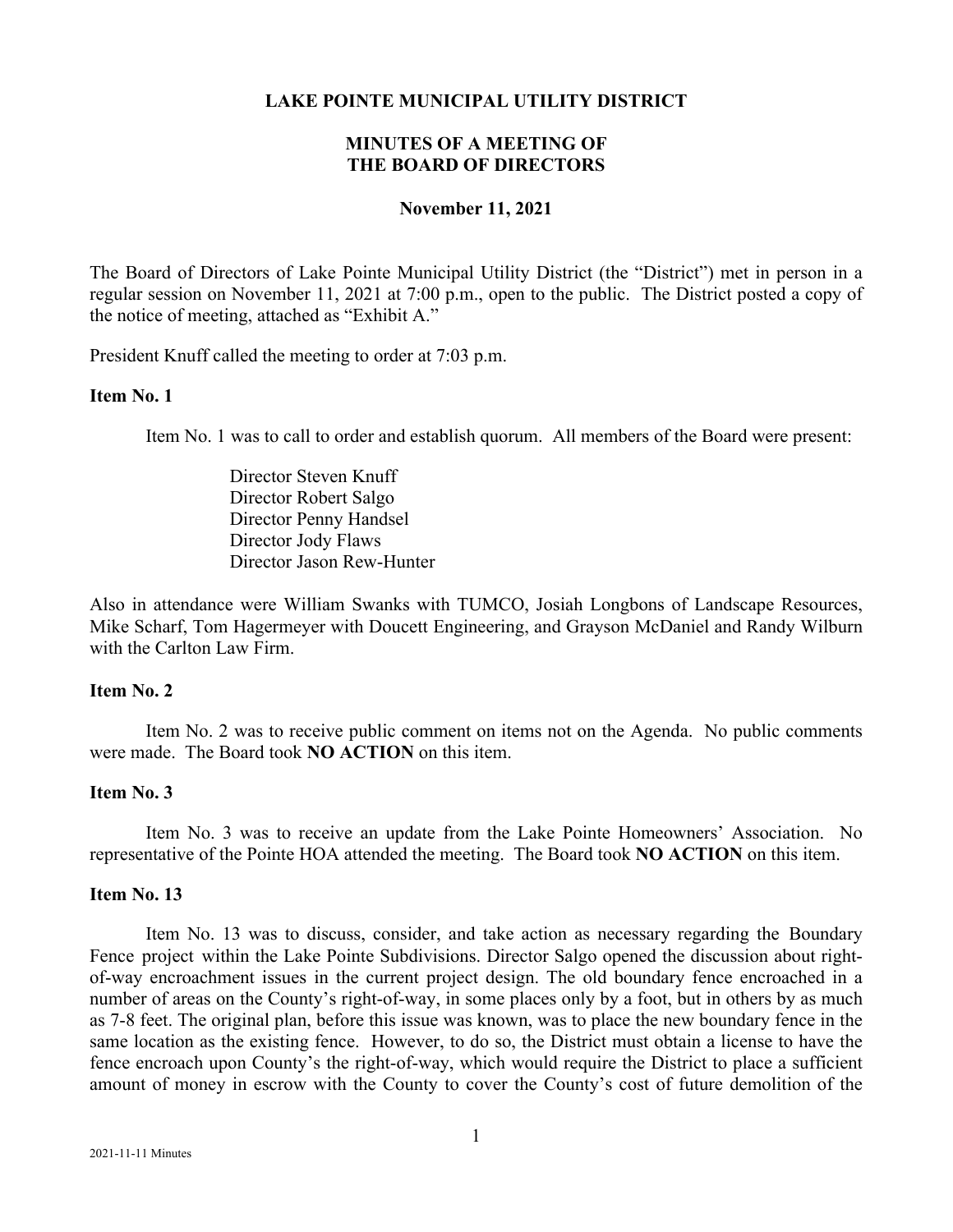portion of the fence in the County right-of-way. The license agreement would go before County Commissioners Court for approval. Generally, these agreements are placed on the Court's consent agenda and quickly approved. Cathy Mitchell, of Jones|Carter, estimated that it would take about two weeks to obtain the license after it is filed with the County.

Director Salgo presented a design drawing made by Jones|Carter to illustrate the right-of-way encroachments in the current design. He explained that he met with Ms. Mitchell to inspect the encroachments prior to the Board meeting to evaluate where the right-of-way issues could be remediated by changing the design. Director Salgo pointed out a span area near Sterling Panorama still be in the right-of-way because to move it back the required amount would require cutting down mature crepe myrtle trees. Other than that area, Director Salgo explained, most or all of the other right-of-way issues can be resolved by changing the design to move the replacement fence out of the right-of-way. Accordingly, the District will need to obtain a license, but it will be for a small span of the replacement fence. Director Salgo stated that the District would not get a permit from the County until the issue was resolved. He also explained that there would be a change order for the contractor and the contractor would respond with the value of the change, which could result in extra cost to the District.

Director Salgo stated he plans to notify the roughly 30 residents whose back yards will be affected by the design change. Mr. Wilburn noted that the right-of-way is the property line—in other words, a resident has no right to have their property line or yard extend into the right-of-way.

Director Salgo further explained that he had previously instructed Jones|Carter to not build the replacement fence within the right-of-way. As Jones|Carter failed to address the right-of-way issue, Jones|Carter will not charge the District for professional services related to this issue.

After further discussion, President Knuff made a motion that, subject to legal review, the District authorized Jones|Carter to charge up to \$5,000 to pursue the license agreement. Director Salgo seconded the motion. President Knuff took a voice vote and the motion **PASSED** unanimously.

President Knuff confirmed that the contract with Johnson Services, which was approved at a prior meeting, was ready for signature. President Knuff executed the contract. The Board took **NO FURTHER ACTION** on this item.

## **Item No. 8**

Item No. 8 was to discuss, consider, and take action as necessary regarding maintenance of the District's facilities, including the ongoing Stormwater Basin Maintenance Project. Tom Hegemier stated that all 12 stormwater ponds were now in compliance with the County. Mr. Hegemier noted that three other ponds underwent sustained erosion damage due to heavy rain in September. He and Operations Manager Swanks met with DigDug for a proposal to restore the basins and remove cattails and debris. DigDug provided them a proposal for \$23,230.00 to restore the basins and clean the ponds.

President Knuff asked where the money would come from in the District budget. Operations Manager Swanks recommended taking from "Drainage Pond" and the balance from "Subdivision Improvements."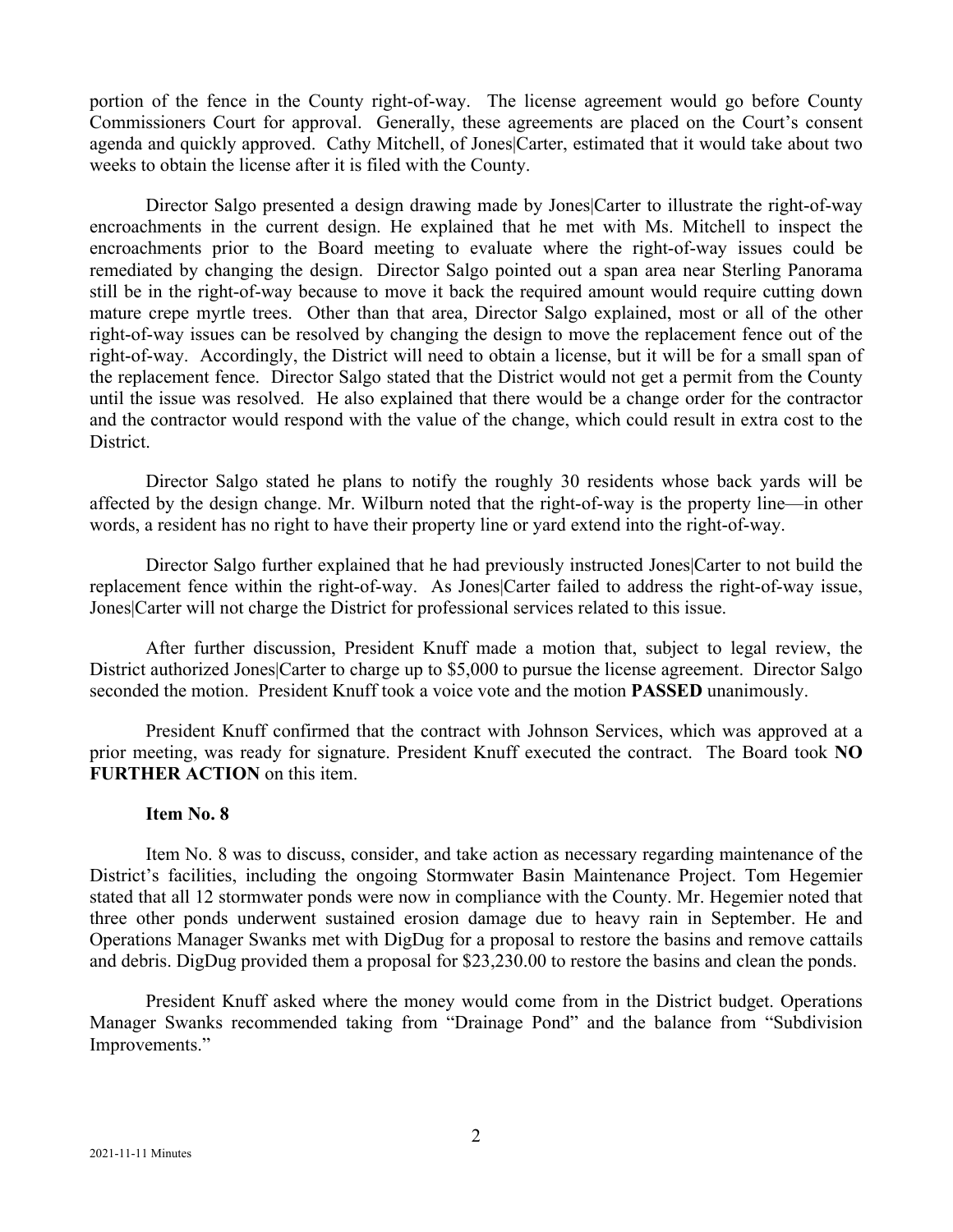President Knuff made a motion to approve the proposal from DigDug for \$23,230.00. Director Salgo seconded the motion. President Knuff took a voice vote and the motion **PASSED** unanimously.

Mr. Hegemier said that Doucet would inspect the work after it was complete.

President Knuff asked Operations Manager Swanks to inspect the runoff area at the end of Carlsbad that looks like it needs to be cleaned.

Director Handsel presented ideas to the Board for a commemorative gift to former Director Goff for recognition of service. Director Salgo made a motion to authorize Director Handsel to obtain the commemorative gift for Director Goff. President Knuff seconded the motion. President Knuff took a voice vote and the motion **PASSED** unanimously.

The Board took **NO FURTHER ACTION** on this item.

#### **Item No. 9**

Item No. 9 was to discuss, consider, and take action as necessary regarding landscape services within the Lake Pointe subdivision. Mr. Longbons reported that October's irrigation repairs were successful. Mr. Longbons reported that the boring contractor for the mainline loop project came on short notice and did a very professional job boring under the north and south side of Lakestone. On Monday and Tuesday, Landscape Resources performed the trenching work under two sidewalks, including moving a large boulder. Landscape Resources tested the mainline irrigation loop prior to the Board meeting and it performed fully. Landscape Resources will next cover the trenches, remove the stakes and safety items, and re-sod the area where needed. Landscape Resources will then install the isolation valves. When the work is complete, Director Salgo and Landscape Resources will negotiate the final invoice. Landscape Resources presented a proposal for remediating and cleaning the areas where the silt fence was removed, as significant erosion remediation is needed, some regrading work, and metal T-posts need to be removed. President Knuff suggested that Landscape Resources break out the proposal to reflect the portion that the PUA will pay and the amount that the District may pay.

The Board took **NO ACTION** on this item.

# **Item No. 4**

Item No. 4 was to discuss, consider, and take action as necessary regarding election of officers. Because the Board has appointed a new Director, Director Flaws, the Board has the opportunity to elect new officers.

President Knuff made a motion to remain President, that Director Salgo remain as Vice President, and Director Flaws fill the office of Secretary/Treasurer. Director Handsel seconded the motion. President Knuff called for a voice vote and the motion **PASSED** unanimously.

Mr. Wilburn asked if anyone had expressed interest in President Knuff's seat, which will be vacant after his December 9, 2021 resignation. The Board has 60 days from December 9 to fill his seat. Mike Scharf was in attendance to review the possibility. Director Rew-Hunter said the Board should also broadcast the upcoming vacancy.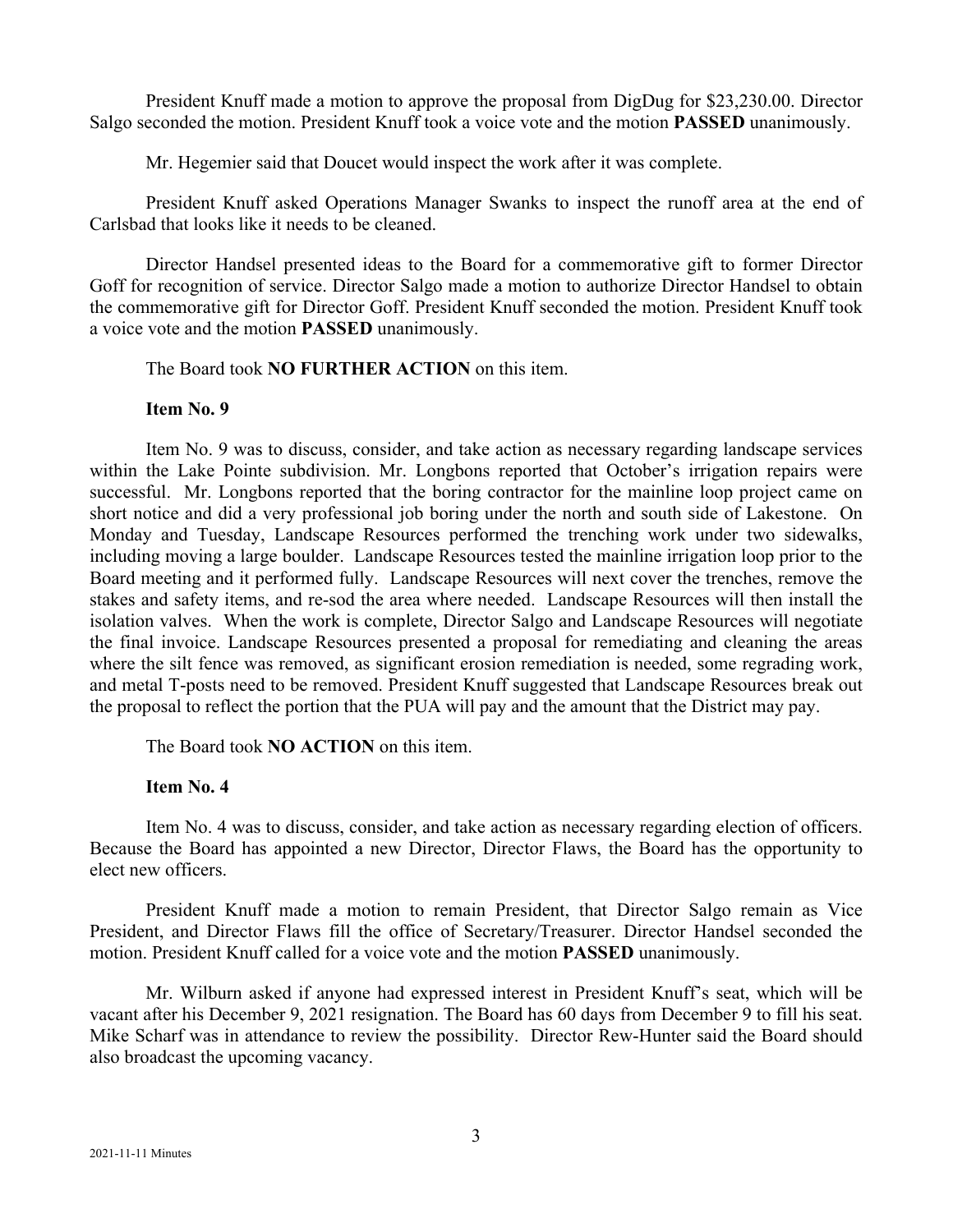The Board took **NO FURTHER ACTION** on this item.

### **Item No. 5**

Item No. 5 was to discuss, consider, and take action as necessary regarding District registration form with TCEQ.

President Knuff made a motion to authorize the Carlton Firm to update and file the TCEQ district registration form. Director Flaws seconded the motion. President Knuff called for a voice vote and the motion **PASSED** unanimously**.**

The Board took **NO FURTHER ACTION** on this item.

#### **Item No. 6**

Item No. 6 was to review and approve minutes of the October 14, 2021, regular meeting. Director Salgo made a motion to approve the minutes. President Knuff seconded the motion. President Knuff took a voice vote and the motion **PASSED** unanimously.

The Board took **NO FURTHER ACTION** on this item.

#### **Item No. 7**

Item No. 7 was to discuss, consider, and take action as necessary regarding the District's financial reports and payment of bills and invoices. Director Salgo asked about the Aqua Permits invoice and Operations Manager Swanks explained that was for the work Aqua Permits have completed so far to obtain the permit for a new dock. President Knuff noted that in May 2021 the Board had approved an amount up to \$30,000, with up to \$9,500.00 in permits and up to \$18,500 in structural design .

Director Salgo made a motion to pay the District's bills. President Knuff seconded the motion. President Knuff called for a voice vote and the motion **PASSED** unanimously.

Operations Manager Swanks asked Director Salgo for an outline of cash flow on the fence replacement project. Director Salgo said that he would provide it.

## The Board took **NO FURTHER ACTION** on this item.

#### **Item No. 10**

Item No. 10 was to discuss, consider, and take action as necessary regarding the ongoing activities of the West Travis County Public Utility Agency ("PUA"). Operations Manager Swanks reported that the wall at Resaca Boulevard is starting to sink and break down where Cash Engineering dug a waterline trench. President Knuff stated he would discuss the issue with PUA General Manager Jennifer Reciher, and he noted that the algae on the steps had been inspected and remediated by the PUA.

The Board took **NO ACTION** on this item.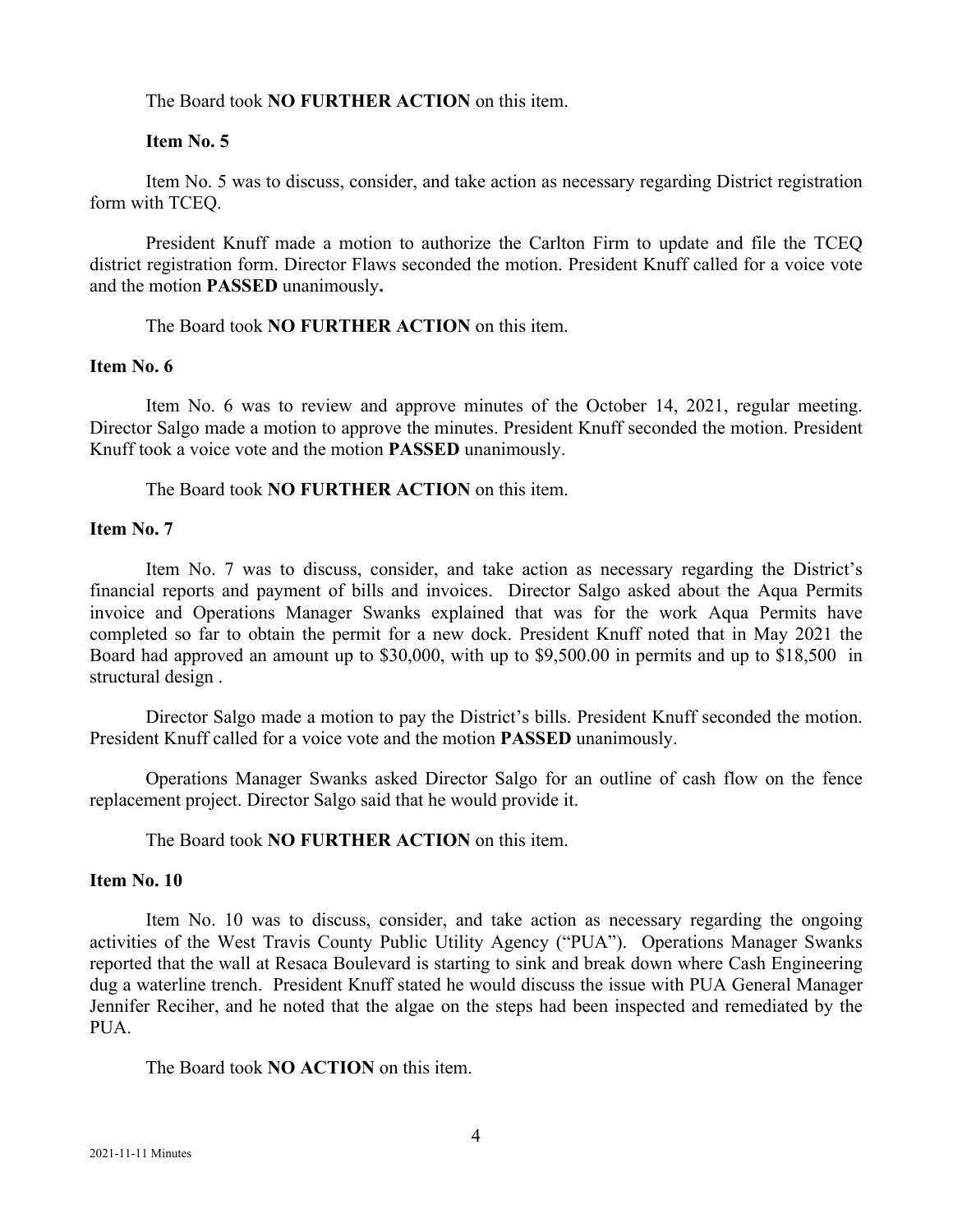#### **Item No. 11**

Item No. 11 was to discuss, consider, and take action as necessary regarding the Preserve. Operations Manager Swanks presented a proposal from Lake Services to replace all of the wood on the dock with 2x6x16 planks for \$15,500. He noted that the price is high because the work requires using a boat and floating barge and is somewhat complicated. The Directors debated fixing the dock or waiting until the District can install a new dock. The Directors noted that Jim Norris may have a proposal for the December 2021 HOA meeting. Currently, the dock planks have been covered with plywood and there are screws protruding, creating a potential hazard. The Directors also considered that the water level of the lake is lowered some years. In years when the lake level is lower, it could be prudent to postpone repairing the dock until afterward, as the dock will likely be damaged from resting on the rocks in the lower water.

Director Salgo suggested fixing the dock, because it is a safety issue and the other dock will be months away. After further discussion, Director Handsel made a motion to approve the proposal for the boat dock repairs for \$15,500 to come from the District's budget for "Subdivision Improvements." Director Flaws seconded the motion. After a brief discussion, President Knuff took a voice vote and the motion **PASSED** unanimously.

President Knuff reported that he is still waiting to hear from the Eagle Scout regarding the trailhead signs. Operations Manager Swanks is waiting for the number of benches to be added at \$300 apiece. President Knuff proposed adding four new benches at \$380 each for a total of \$1520, plus concrete.

President Knuff made a motion to authorize Operations Manager Swanks four new benches at \$380.00 each for a total of \$1,520.00, plus concrete not to exceed \$2,000.00. Director Rew-Hunter seconded the motion. President Knuff called a voice vote and the motion **PASSED** unanimously.

### **Item No. 12**

Item No. 12 was to was to discuss, consider, and take action as necessary regarding the District's website. President Knuff asked the Directors need to send him their bios. Mr. Wilburn and Ms. McDaniel will forward the Directors their new District email addresses from Shay Wright. President Knuff reported that Mr. Wright had updated the District's website with the 2022 election information.

The Board took **NO ACTION** on this item.

#### **EXECUTIVE SESSION**

The Texas Open Meetings Act, Chapter 551 of the Texas Government Code, authorizes the Board of Directors to convene in close or executive session for certain purposes, including receiving legal advice from the District's attorney (Sec. 551.071); discussing real property matters (Sec. 551.072); discussing gifts and donations (Sec. 551.073); discussing security personnel or devices (Sec. 551.076);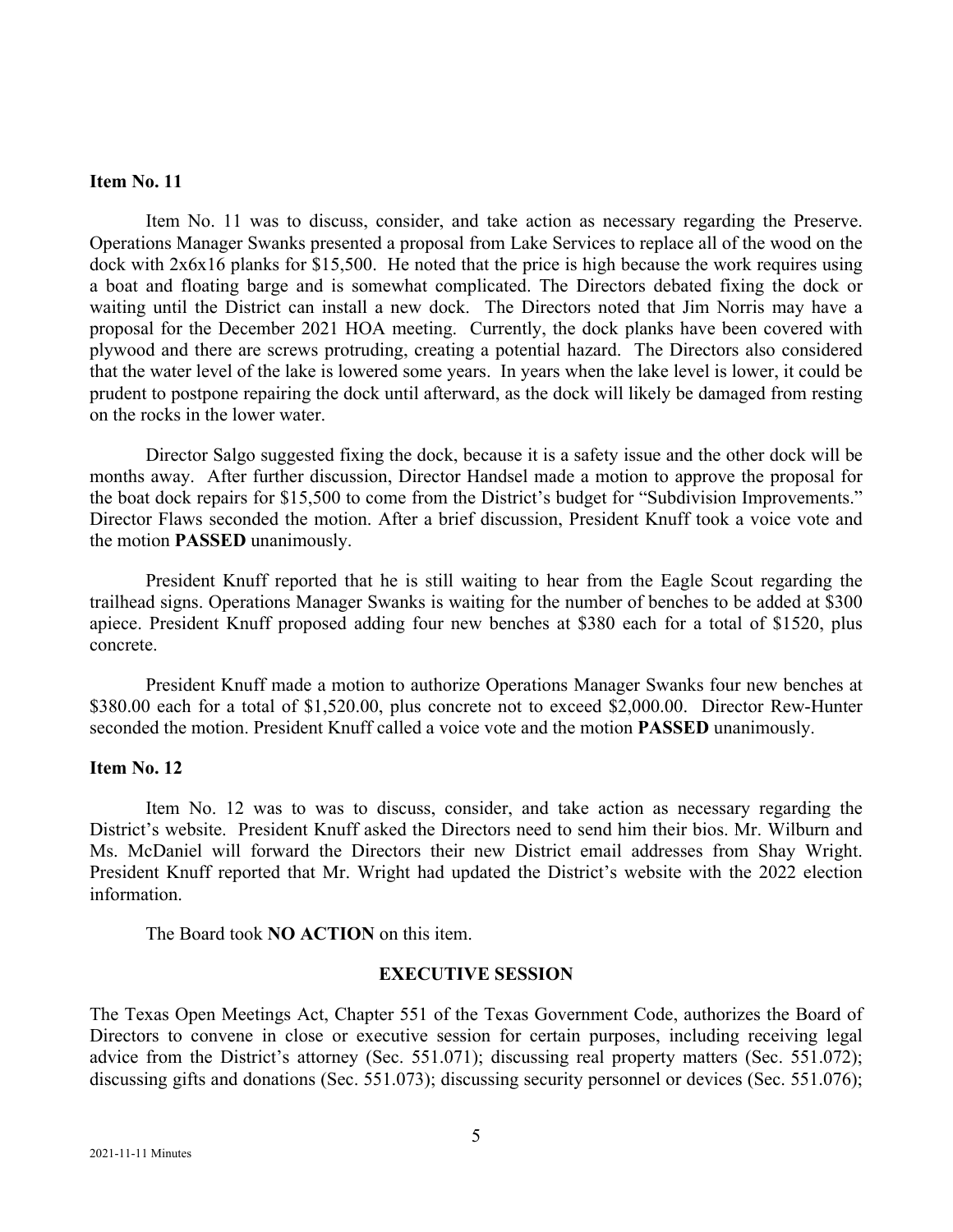and discussing information technology security practices (Sec. 551.089). If the Board of Directors goes into executive session to discuss any item on this agenda, the President Officer will announce that the Board will meet in Executive Session will be held, will note the time, and will identify the item to be discussed and the provision of the Open Meetings Act which authorizes the Executive Session. The District may meet in executive session on any agenda item or any item listed below:

- A. the District's Preserve;
- B. West Travis County PUA;
- C. Safety issues related to COVID-19; and
- D. ongoing or pending litigation involving the District.

At 9:04, the Board retired to executive session pursuant to Section 551.071 of the Texas Government Code to discuss ongoing or pending litigation involving the District with the District's attorney. At 9:37, the Board returned from executive session. The Board took no action and made no motions while in Executive Session.

# **Item No. 11**

The Board returned to this item. President Knuff made a motion to authorize the Carlton Law Firm to send demand letters to the four homeowners who removed trees in the Preserve, in coordination with TUMCO. Director Salgo seconded the motion. President Knuff took a voice vote, and the motion **PASSED** unanimously.

President Knuff will send a revised notice to all homeowners regarding permitted actions in the Preserve.

The Board took **NO FURTHER ACTION** on this item.

# **Item No. 14**

Item No. 14 was to discuss future agenda items. President Knuff mentioned that there should be an item for his resignation. The Board took **NO ACTION** on this item.

# **Item No. 15**

Item No. 15 was adjournment. Director Rew-Hunter made a motion to adjourn, which was seconded by President Knuff. President Knuff called a voice vote and the motion **PASSED** unanimously.